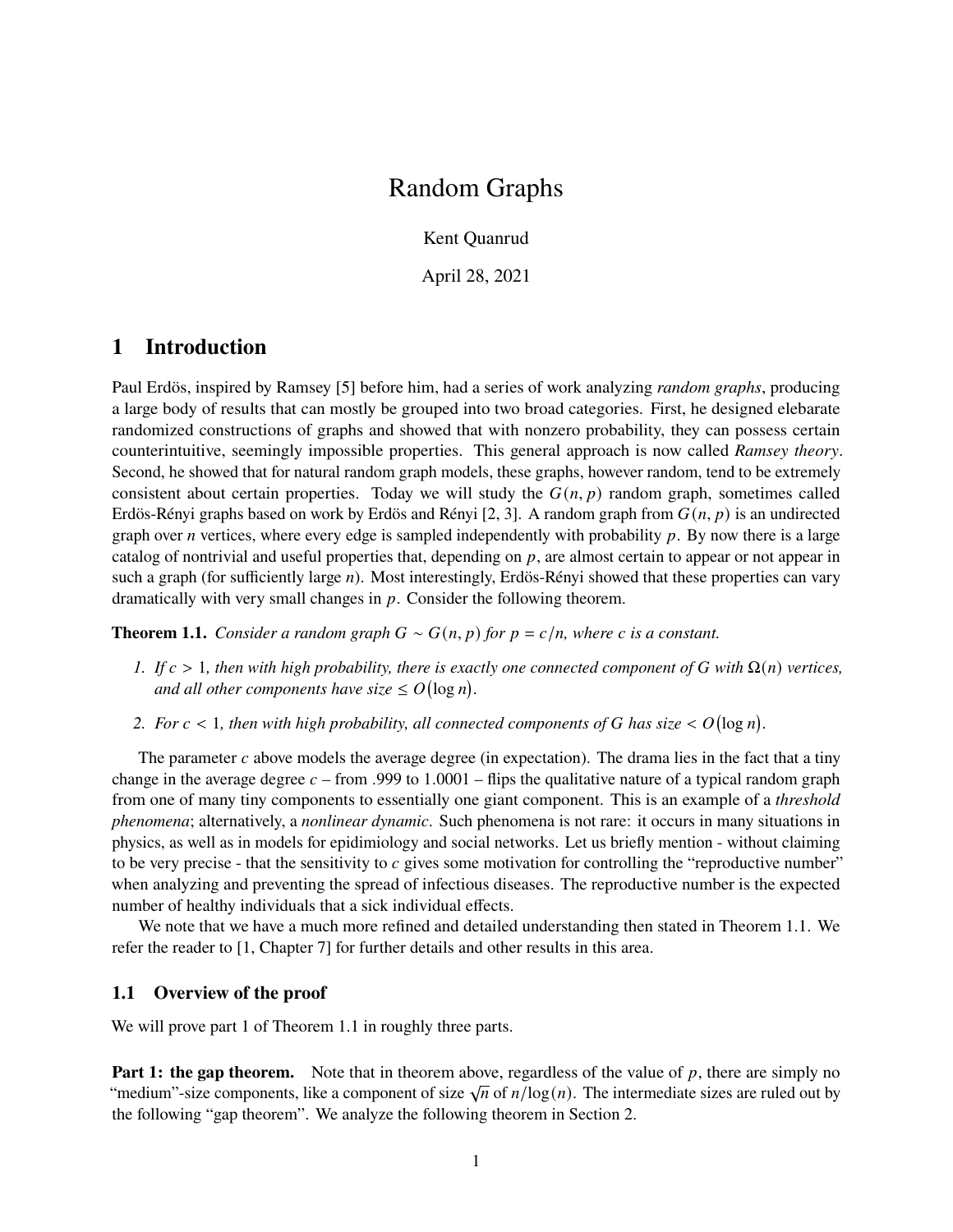<span id="page-1-0"></span>**Theorem 1.2.** *There is a universal constant*  $C > 0$ *, such that for n sufficiently large,*  $\epsilon = \epsilon(n) \leq 1$ *, and*  $p = (1 + \epsilon)/n$ , we have the following. For a random graph  $G(n, p)$ , with probability of error  $\leq 1/n^2$ , no *component has vertices for any value in the interval*

$$
\frac{C\log(n)}{\epsilon^2} \le k \le \frac{\epsilon n}{C}.
$$

**Part 2: Existence of a large component.** We prove the following theorem in [Section 3](#page-3-0)

<span id="page-1-1"></span>**Theorem 1.3.** Let  $p = (1 + \epsilon)/n$  for  $\epsilon > 0$ . For any vertex v, Then for all  $3 \leq h \leq \epsilon n$ , with probability at *least*  $1/h$ *, v has at least*  $1 + h$  *vertices in its component.* 

Let  $h = c \log(n)/\epsilon^2$  for a sufficiently large constant c, and let  $q = 1/h = \Omega(\epsilon^2/\log(n))$ . Call a component "small" if it has at most h vertices. We want to argue that, for  $p > 1/n$ , there is at least one component that is not small.

Any vertex  $\nu$  has at least a probability  $q$  of not being in a small component. Now imagine a process where we first randomly select a vertex  $v$  and inspect its component. If it is small, then we throw out  $v$  and its component, and randomly select another vertex as  $v$ , and repeat. Each vertex we inspect has a q chance of not being in a small component. We would have to fail on the order of  $n/h$  consecutive samples to conclude there is no small component - which happens with diminishingly small probability

$$
(1-q)^{\Omega(n/h)} \le e^{-\Omega\left(\epsilon^4 n/\log^2 n\right)}.
$$

Thus with very high probability, there is at least one component that is not small. In conjunction with the gap theorem, which rules out all intermediate sizes, there exists at least one giant component of size  $\Omega(\epsilon^2 n)$ .

Part 3: Uniqueness of the giant component. Can there be two giant components? The answer is no (with high probability) and here is a quick explanation. Instead of sampling from  $G(n, p)$  directly, we can first sample two graphs  $G_1 = (V_1, E_1)$  and  $G_2 = (V_2, E_2)$  from  $G(n/2, p)$ . In the second stage we can sample each cross-edge  $(v_1, v_2)$ , where  $v_1 \in V_1$  and  $v_2 \in V_2$ , independently with probability p. Now, by applying the theory we have already developed to  $G_1$  and  $G_2$ ,  $G_1$  and  $G_2$  will have some giant components, each of size  $\Omega(\epsilon^2 n)$ . Note that each graph can only have  $O(1/\epsilon^2)$  of them. Let  $C_1$  be a giant component in  $G_1$  and let  $C_2$ be a giant component in  $G_2$ . We sample  $|C_1||C_2| \ge \Omega(\epsilon^4 n^2)$  potential edges between  $C_1$  and  $C_2$ . Recalling that p is greater than  $1/n$ , the odds of all  $n^2$  edges failing to be sampled is vanishingly small - that is, we almost certainly connect  $C_1$  and  $C_2$ . Since there is a limited number of giant components we will almost certainly connect all of them together. Thus, for  $p > (1 + \epsilon)/n$  for  $\epsilon > 0$ , we get a *unique* giant component. This establishes [Theorem 1.1](#page-0-0) for  $c > 1$ .

 $c < 1$ . The proof for  $c < 1$  is simpler and only requires the ideas underlying [Theorem 1.2.](#page-1-0) See [Section 2.1.](#page-3-1)

### **1.2 Directed graphs**

One could naturally ask the same questions for directed graphs. Let  $D(n, p)$  denote the distribution over *directed graphs* where every directed edge appears independently with probability  $p$ . We might similarly ask for the maximum number of vertices reachable from any component, or the size of the maximum strongly component.

It turns out that the analysis of directed graphs can be largely reduced to undirected graphs, as shown by Karp [\[4\]](#page-5-4) in the following delightfully simple way.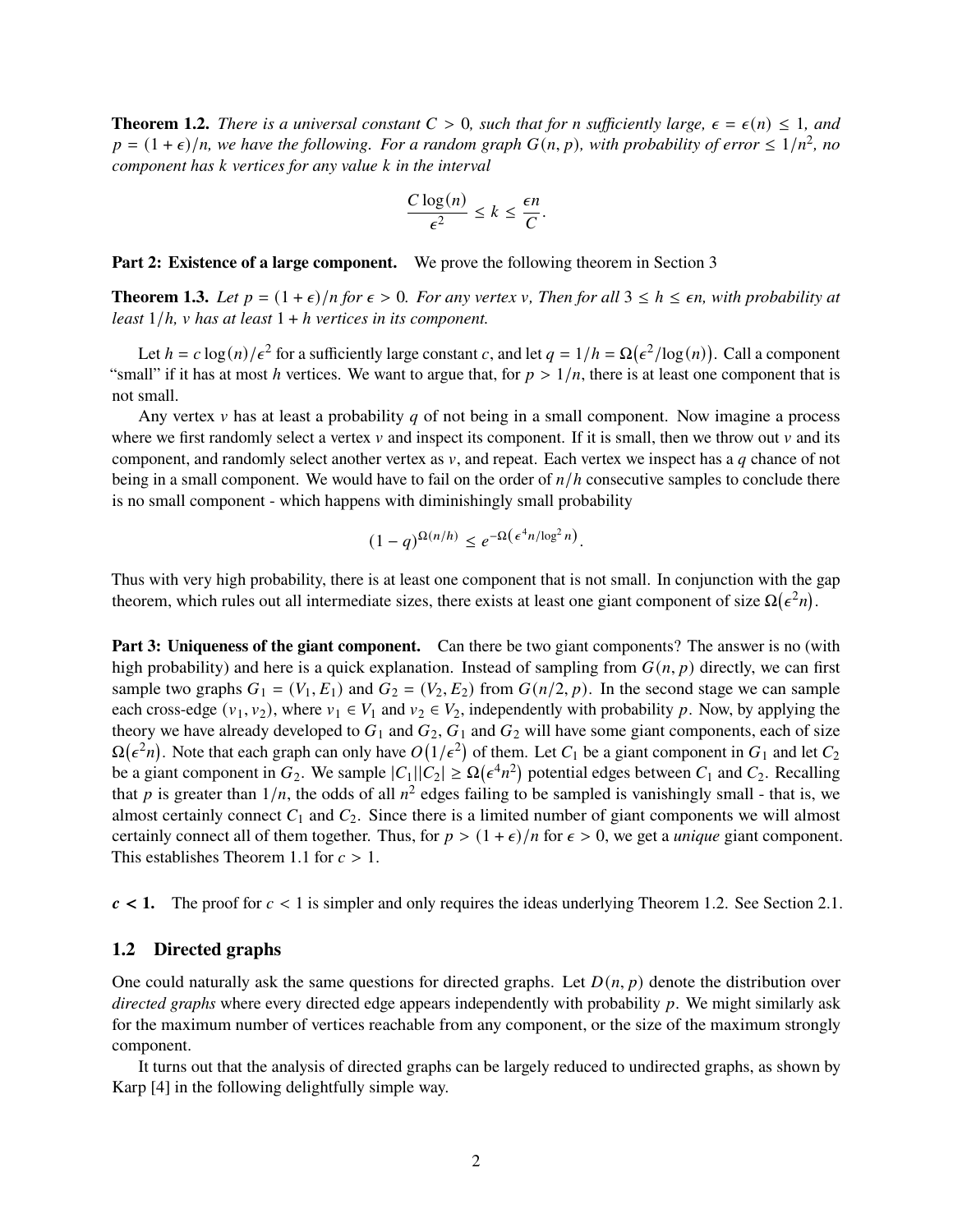**Theorem 1.4.** Let  $G \sim G(n, p)$  and  $D \sim G(n, p)$ , and fix a vertex v. Then the size of the connected *component of*  $\nu$  *in*  $G$ *, and the number of vertices reachable from*  $\nu$  *in*  $D$ *, are identically distributed.* 

*Proof.* Let us introduce a second distribution of directed random graphs. Let  $B(n, p)$  be the distribution of directed graphs where we sample each *undirected* edge  $\{u, v\}$  independently with probability p, and for each sampled edge, add both directions  $(u, v)$  and  $(v, u)$  to the graph. Clearly for a fixed vertex v, the size of the  $v$ 's (undirected) component in  $G(n, p)$  is distributed identically to the number of vertices reachable from v in  $B(n, p)$ . We claim that the number of vertices reachable from v in  $B(n, p)$  is identically distributed as in  $(D(n, p))$ . At this point let us simply quote Karp [\[4,](#page-5-4) Lemma 1] (with minor changes in notation) whose proof is very elegant.

...To see that the last two random variables are identically distributed, note that the probability spaces  $B(n, p)$  and  $D(n, p)$  differ in only one respect: a digraph G drawn from  $B(n, p)$ , are  $(u, v)$ is present if and only if arc  $(v, u)$  is present, while, in a digraph D drawn from  $D(n, p)$ , then event that  $(v, u)$  is present is independent of the event that  $(u, v)$  is present. Thus no experiment based on checking for the presence or absence of arcs can distinguish between the two probability spaces unless it checks both an arc and its reversal. But any standard sequential algorithm, such as breadth-first search or depth-first search, for building a search tree containing exactly the vertices reachable from vertex 1, checks for the presence of arc  $(u, v)$  only if vertex u is in the search tree and  $\nu$  is not; thus it never checks both an arc and its reversal, and accordingly cannot distinguish  $B(n, p)$  from  $D(n, p)$ .

To summarize the excerpt, standard search algorithms for reachability do not distinguish  $B(n, p)$  and  $D(n, p)$ anyway, so the number of reachable vertices is identically distributed.

## <span id="page-2-0"></span>**2 A gap in component size**

In this section we prove [Theorem 1.2,](#page-1-0) which asserts that when  $p = (1 + \epsilon)/n$  for a constant  $\epsilon > 0$ , then with high probability, all components are either very small or very large. Our analysis follows an approach due to Karp [\[4\]](#page-5-4). His proof is also described in [\[1\]](#page-5-3). We will also reuse some of the ideas in the proof to analyze the  $p < 1/n$  in [Section 2.1.](#page-3-1)

**Theorem 1.2.** *There is a universal constant*  $C > 0$ *, such that for n sufficiently large,*  $\epsilon = \epsilon(n) \leq 1$ *, and*  $p = (1 + \epsilon)/n$ , we have the following. For a random graph, with probability of error  $\leq 1/n^2$ , no component *has vertices for any value in the interval*

$$
\frac{C\log(n)}{\epsilon^2} \le k \le \frac{\epsilon n}{C}.
$$

For a vertex  $v \in V$ , let  $C(v) \subset V$  be the (randomized) component of v.

- 1.  $A_0 = \emptyset$ , and  $B_0 = \{v\}.$
- 2. In the first iteration, set  $v_1 = v$ , set  $A_1 = \{v_1\}$ , and set  $B_1 = B_0 \cup N(v_1)$ , where  $N(v_1)$  is the (randomized) neighborhood of  $v_1$ .
- 3. In the *i*th iteration, is  $A_{i-1} \neq B_{i-1}$ , then select (any)  $v_i \in B_{i-1} \setminus A_{i-1}$ . Set  $A_i = A_{i-1} \cup \{v_i\}$  and  $B_i = B_{i-1} \cup N(v_i)$ . Otherwise we terminate with  $C(v) = A_{i-1} = B_{i-1}$ .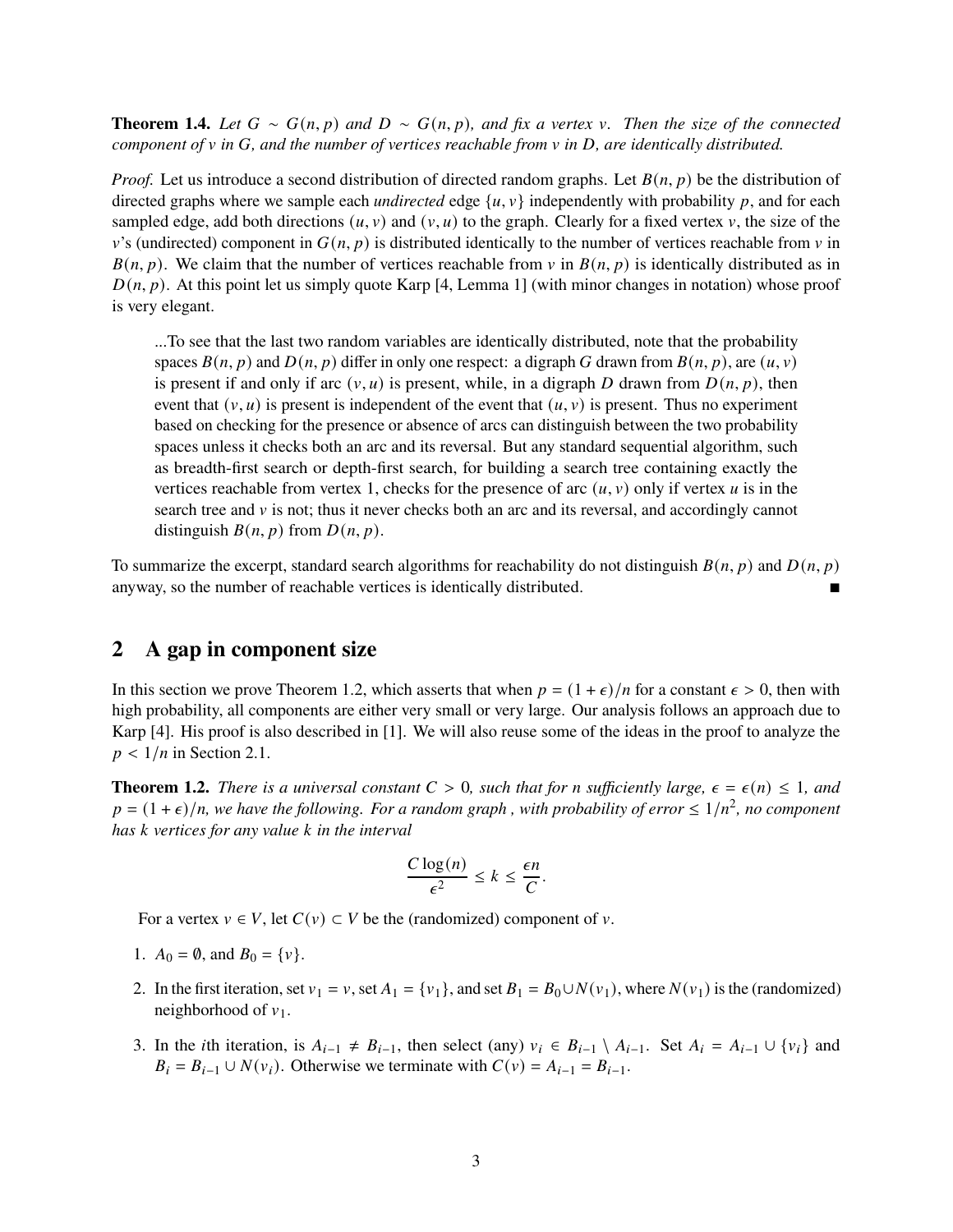Above, each  $B_i$  are the set of vertices we know to be reachable from v after the *i*th iteration.  $A_i$  is the set of vertices whose edges have been inspected in the first  $i$  iterations.

The process terminates when  $A_k = B_k$ . But since  $A_k \subseteq B_k$  and  $|A_k| = k$ , this is precisely when  $|B_k| = k$ . As long as  $|B_i| \neq i$ ,  $B_{i+1}$  is generated by taking the union of  $B_i$  and a random sample of  $V - B_i$  where each vertex is included with probability  $p$ .

- 1. Initially set  $B_0 = \{v\}.$
- 2. For each  $i \in \mathbb{N}$ , let S sample each vertex in  $V \setminus B_{i-1}$  independently with probability p and set  $B_i = B_{i-1} \cup S$ .
- 3. Let *i* be the first index such that  $|B_i| = i$ , and return  $C(v) = B_i$ .

Fix *i*. The alternative (but equivalent) process described above exposes a simple distribution for  $B_i$ . For any vertex  $x \neq v$ , we have  $x \notin B_i$  iff x failed to be added in each of the first i rounds, which occurs with probability exactly  $(1 - p)^i$ . Moreover this event is independent across vertices. Thus |B<sub>i</sub>| is distributed exactly as the binomial distribution with  $n-1$  coins and probability  $1 - (1 - p)^i$ .

**Lemma 2.1.** *Let*  $i \leq \epsilon n/2((1+\epsilon))$ *. Then* 

$$
\mathbf{E}[|B_i|] \ge (1+\epsilon)i.
$$

*Proof.* We have

$$
(1-p)^{i} \le e^{-ip} \le 1 - ip + (ip)^{2} \le 1 - ip + \epsilon i p/2 = 1 - (1 - \epsilon/4)i p.
$$

where (a) is because  $ip = (1 + \epsilon)i/n \leq \epsilon/4$ . Thus

$$
\mathbf{E}[|B_i|] = 1 + \left(1 - (1 - p)^i\right)(n - 1) \ge (1 - \epsilon/4)ipn \ge (1 + \epsilon)i.
$$

 $\blacksquare$ 

#### **Lemma 2.2.**

$$
\mathbf{P}[|B_i| \leq i] \leq e^{-\epsilon^2 i/8}.
$$

### <span id="page-3-1"></span>**2.1 Probabilities** < **1**

Suppose instead that  $p = (1 - \epsilon)/n$ . Then we have  $\mathbb{E}[B_i] \le (1 - \epsilon/2)i$  unless *i* is very close to *n*. In particular, for  $i = O(\log(n)/\epsilon^2)$ , the probability of  $B_i > i$  is  $1/poly(n)$ . Thus we see that all components will have size  $O(\log(n)/\epsilon^2)$  with high probabilities.

## <span id="page-3-0"></span>**3 Galton-Watson branching processes**

In the simplest case, imagine a population of size 1. Each generation, each member of the current generation flips k coins, each heads with probability  $1/k$ . For each heads, we generate another member of the next generation. The probabilities and number of coins are configured so that each member expects to have one child.

What is the probability that the population survives for  $h$  iterations, for a given parameter  $h$ ? This is answered by the following.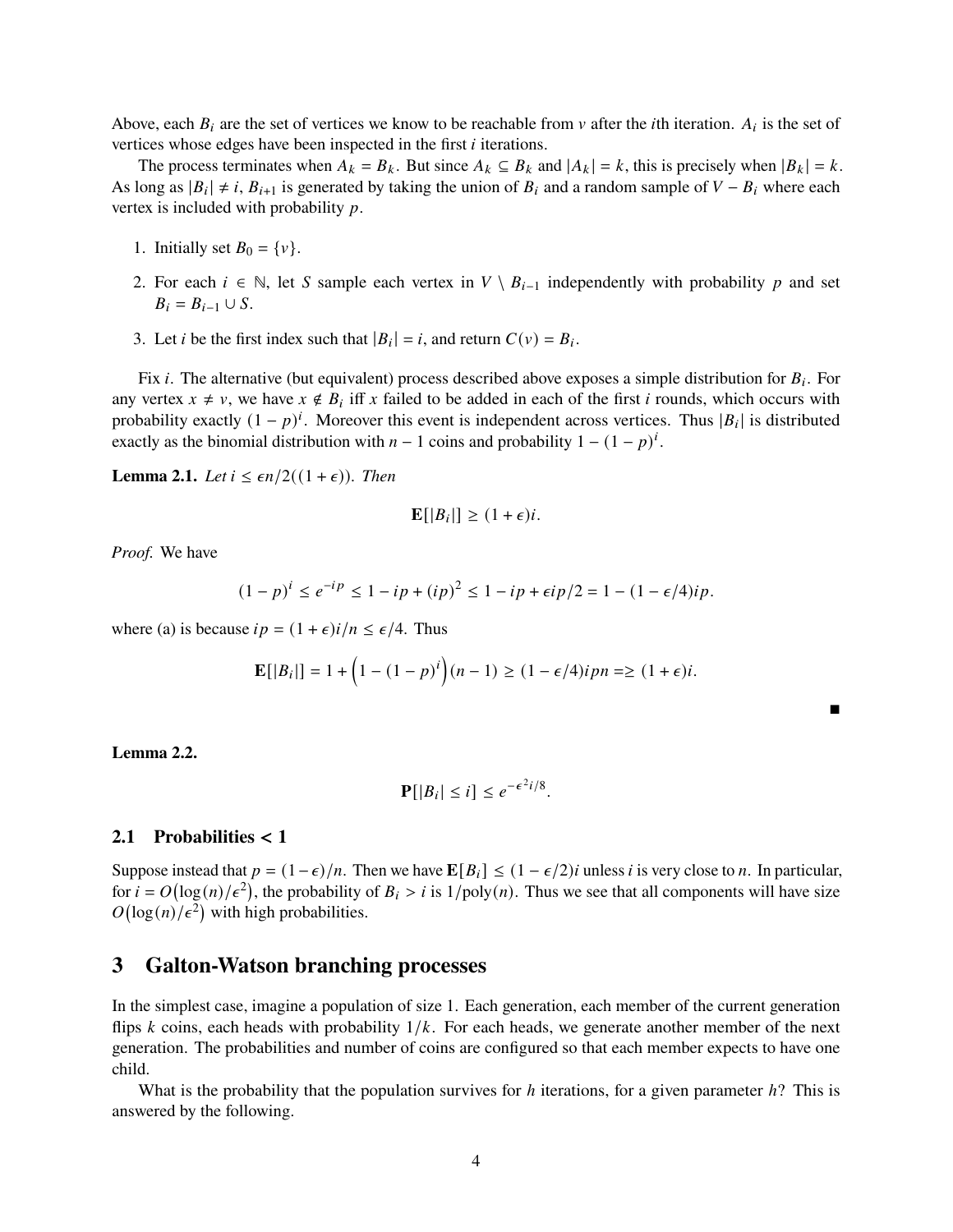

<span id="page-4-0"></span>Figure 1: A complete binary tree of height 3, where each edge was deleted with probability 1/2.

<span id="page-4-1"></span>**Theorem 3.1.** *Let* T be a complete *k*-ary tree of height h, and suppose every edge is deleted independently *with probability*  $(1 - 1/k)$ *. Then the probability that there is a leaf connected to the root is*  $\geq 1/h$  *for*  $h \geq 3$ *,*  $and \geq (1 - e^{-1})^h$  *for*  $h \leq 2$ *.* 

An example of the case  $k = 2$  is drawn in [Figure 1.](#page-4-0)

*Proof.* For  $i \in \mathbb{N}$ , let  $p_i$  be the probability that a particular node at height i is connected to a subleaf. We have  $p_0 = 1$ . For a node at height  $i + 1$ , the probability that there is no path to a leaf via a particular child is

$$
1 - \frac{1}{k} + \frac{1}{k}(1 - p_i) = 1 - \frac{p_i}{k}.
$$

By independence, we have

$$
p_{i+1}=1-\left(1-\frac{p_i}{k}\right)^k.
$$

Observe that the RHS is increasing in  $p_i$ ; thus to lower bound  $p_{i+1}$ , we can substitute any lower bound for  $p_i$ . We have

$$
p_0 = 1,
$$
  
\n
$$
p_1 = 1 - (1 - 1/k)^k \ge 1 - e^{-1} \ge .63,
$$
  
\n
$$
p_2 = 1 - (1 - .63/k)^k \ge 1 - e^{-.63} \ge .467,
$$
  
\n
$$
p_3 \ge 1 - (1 - .467/k)^k \ge 1 - e^{-.467} \ge .373 \ge 1/3.
$$

We claim by induction on *i* that  $p_i \ge 1/i$  for all  $i \ge 3$ . The base case  $i = 3$  was just proven. For the general case,

$$
p_{i+1} \stackrel{\text{(a)}}{\geq} 1 - (1 - 1/ik)^k \geq 1 - e^{-1/i} \stackrel{\text{(b)}}{\geq} \frac{1}{i} - \frac{1}{2i^2} \geq \frac{1}{i+1}
$$

Here (a) is by induction. (b) applies the inequality  $e^x \le 1 + x + \frac{1}{2}$  $\frac{1}{2}x^2$  for  $x \le 0$ .

#### **3.1 Likelihood of small components**

We can use the above branching process to analyze the probability that a given vertex  $\nu$  is in a component of size  $\leq h$ , for any  $h \leq \epsilon n/(1+\epsilon)$ . Recall the sets  $B_0, B_1, B_2, \ldots$  from [Section 2.](#page-2-0) Given that  $|B_i| \leq h$ , we can think of  $B_{i+1} - B_i$  as adding (at least)  $n/(1 + \epsilon)$  children each with probability  $p = (1 + \epsilon)/n$ . Either we find new elements for all h rounds - which forces  $|B_h| \ge h$  - or we hit  $|B_i| = h$  at some point  $i < h$ . Thus the odds of  $\nu$  acquiring  *vertices in its connected component is at least the odds produced by [Theorem 3.1](#page-4-1) for this* value of  $h$ ; namely,  $1/h$ . This gives us [Theorem 1.3.](#page-1-1)